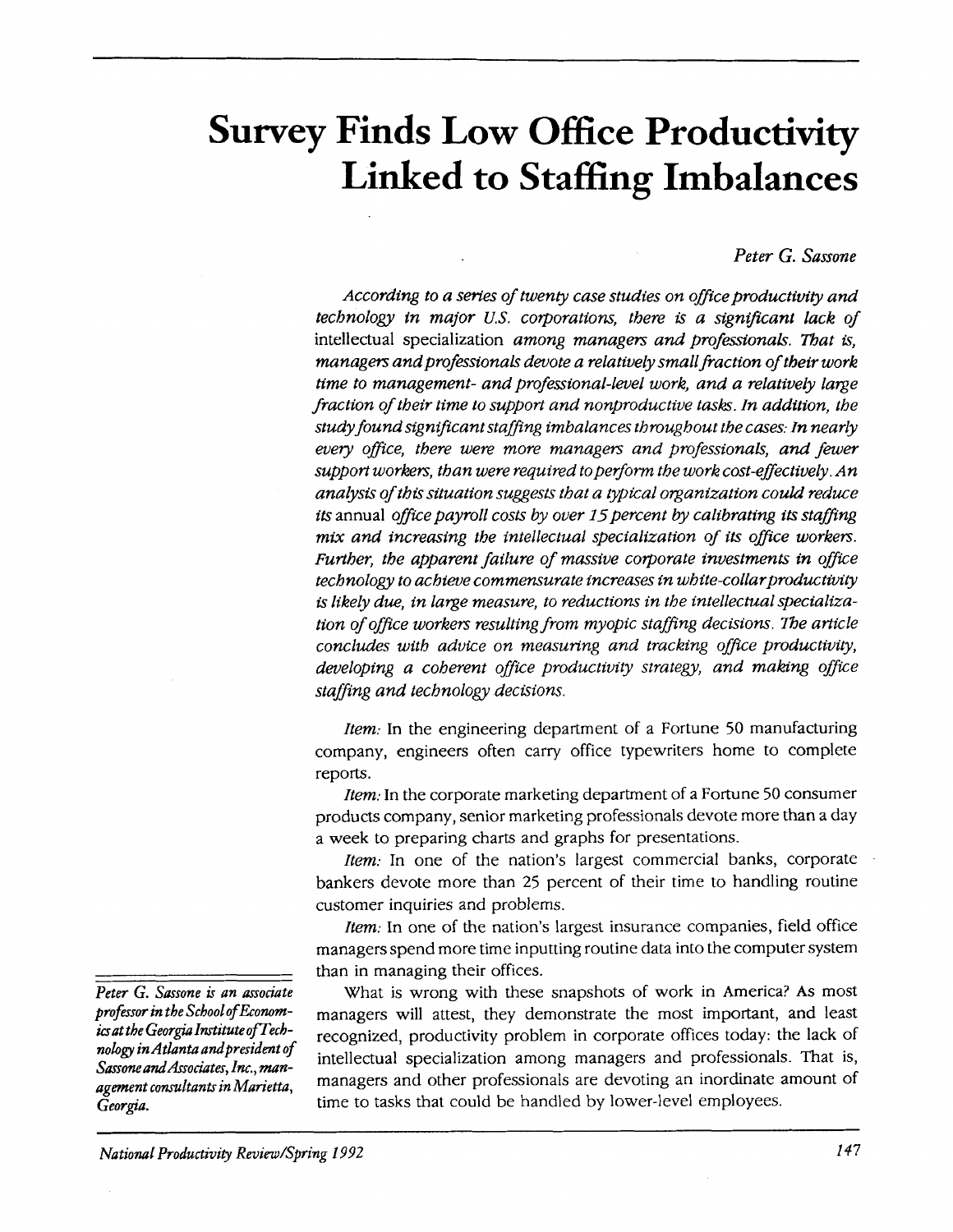... **the data-collection and analysis technfques were yielding important productivity insights beyond the cost justification...** 

In 1985, I began a series of twenty office productivity studies in five major U.S. corporations. The purpose of the initial studies was to perform cost benefit analyses of computer-based information systems. But after the first several studies were completed, it became apparent that the datacollection and analysis techniques were yielding important productivity insights beyond the cost justification of office computer systems. The data not only pointed to the lack of intellectual specialization among whitecollar workers but also showed correspondingly serious staffing imbalances in the offices that were studied. That is, given the intellectual content of the entire spectrum of work performed in an office, that same work could always be performed by a lower cost mix of managers, professionals, and support staff. On average, the potential payroll savings were at least 15 percent in the typical office. To put this in perspective, at many companies an annual saving of 15 percent of white-collar payroll costs would more than double annual corporate net earnings.

### **HOW THE STUDY WAS CONDUCTED**

Between 1985 and 1991, twenty departments at five major U.S. corporations were studied. Each department represented a separate case study. More than seventeen hundred employees in ninety-five offices in eighty-nine locations throughout the United States were involved. **Table 1** describes the five companies, whose names have been kept confidential. **Table 2** describes the twenty departments that were studied.

In each case, data were obtained in the same way. First, in each department four to eight employees in each position in the hierarchy were interviewed to identify the functions for which they were responsible, the corresponding activities and tasks that they performed while doing their jobs, and the lowest position to which the various tasks could, in principle, be delegated. This last question helped determine the intellectual content of each task or activity. Using the information gathered in the interviews, time logs were developed. All the workers in that office used the logs to record their activities for several (staggered) days over the course of the month-long study.

This series of studies is unique in its magnitude and in its focus on the intellectual content of office work. Previous studies have focused more heavily, and sometimes exclusively, on the physical attributes of office work-for example, is the subject sitting or standing, is he alone or with others, is he in his own building or elsewhere, or is he using the phone, writing, reading, using a calculator? Although many of these studies have tried to determine how office technology could improve productivity, they have not succeeded in determining the *value* of office technology, because the value of office work is linked to its intellectual content, not its physical attributes. This point has led to the development of a new and successful cost-justification methodology, Work Value Analysis, which was used in the twenty studies to evaluate potential technology-based solutions to productivity problems.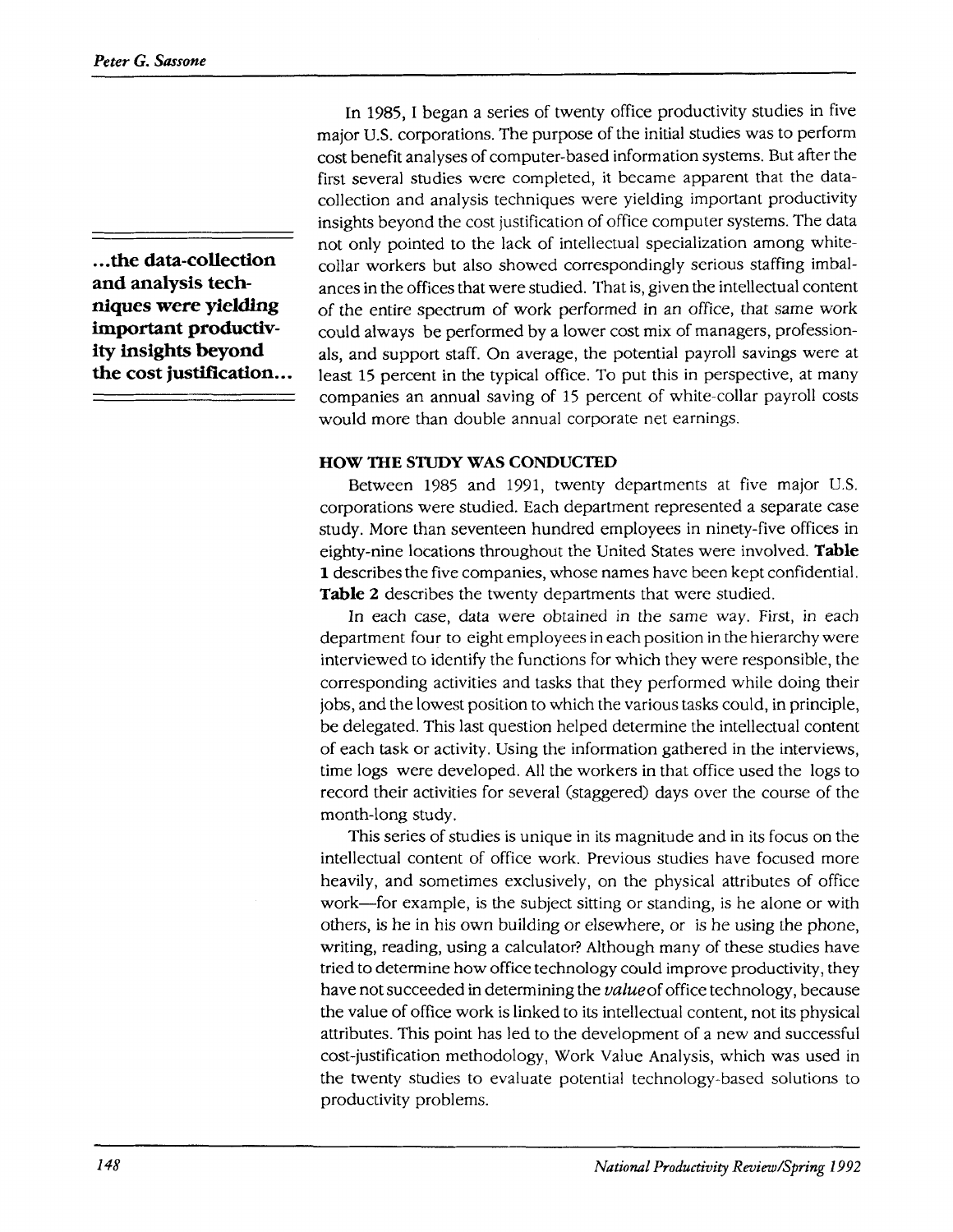| Table 1<br>Companies Studied (1990 Data) |                           |                   |                   |                   |  |  |  |
|------------------------------------------|---------------------------|-------------------|-------------------|-------------------|--|--|--|
|                                          |                           |                   |                   |                   |  |  |  |
| Company $*1$                             | Manufacturing             | $> $50$ Billion   | $> $100$ Billion  | $>$ 500,000       |  |  |  |
| Company $*2$                             | Consumer Products         | \$5-\$10 Billion  | $> $10$ Billion   | $10,000 - 25,000$ |  |  |  |
| Company $#3$                             | <b>Financial Services</b> | \$15-\$25 Billion | > \$50 Billion    | $25,000 - 50,000$ |  |  |  |
| Company $#4$                             | Commercial<br>Banking     | not applicable    | > \$25 Billion    | $10,000 - 25,000$ |  |  |  |
| Company $#5$<br>Electric Utility         |                           | \$5-\$10 Billion  | \$15-\$25 Billion | $25,000 - 50,000$ |  |  |  |

## **RESULTS OF THE STUDY**

The term intellectual specialization is used to characterize how a manager or professional spends the day. Loosely, a manager who spends much of the day doing management-level work (work that cannot be done by nonmanagers) is intellectually specialized. **A** senior professional, say an experienced engineer or financial analyst, who spends much of the day doing work that could be done by lesser- skilled and lesser-paid employees, is intellectually nonspecialized. Intellectual nonspecialization was the dominant characteristic at most of the organizations in the study.

Organizations can use a work profile matrix to depict an abstract model of one or more offices. The office hierarchy is often composed of managers, senior professionals, junior professionals, technical support workers, and administrative support workers. A more or less detailed stratification also can be used, however. The work categories are defined to correspond to the positions in the hierarchy, **All** tasks in the office can be classified as management-level work, senior professional-level work, junior professional-level work, technical-support level work, administrative supportlevel work, or nonproductive work. The final category (nonproductive work) is always included, regardless of the stratification used. In general, tasks are assigned to an intellectual content category based on the lowest level in the hierarchy to which the task may reasonably be delegated.

The average work profile matrix for the studied offices is shown in **Table 3.** The major finding is the significant lack of intellectual specialization among managers and professionals. It is interesting to note the clear pattern of intellectual specialization, as measured by the main diagonal of Table **3.** Intellectual specialization uniformly decreases as job levels increase. That is, managers spend the least time (29.91 percent) in work at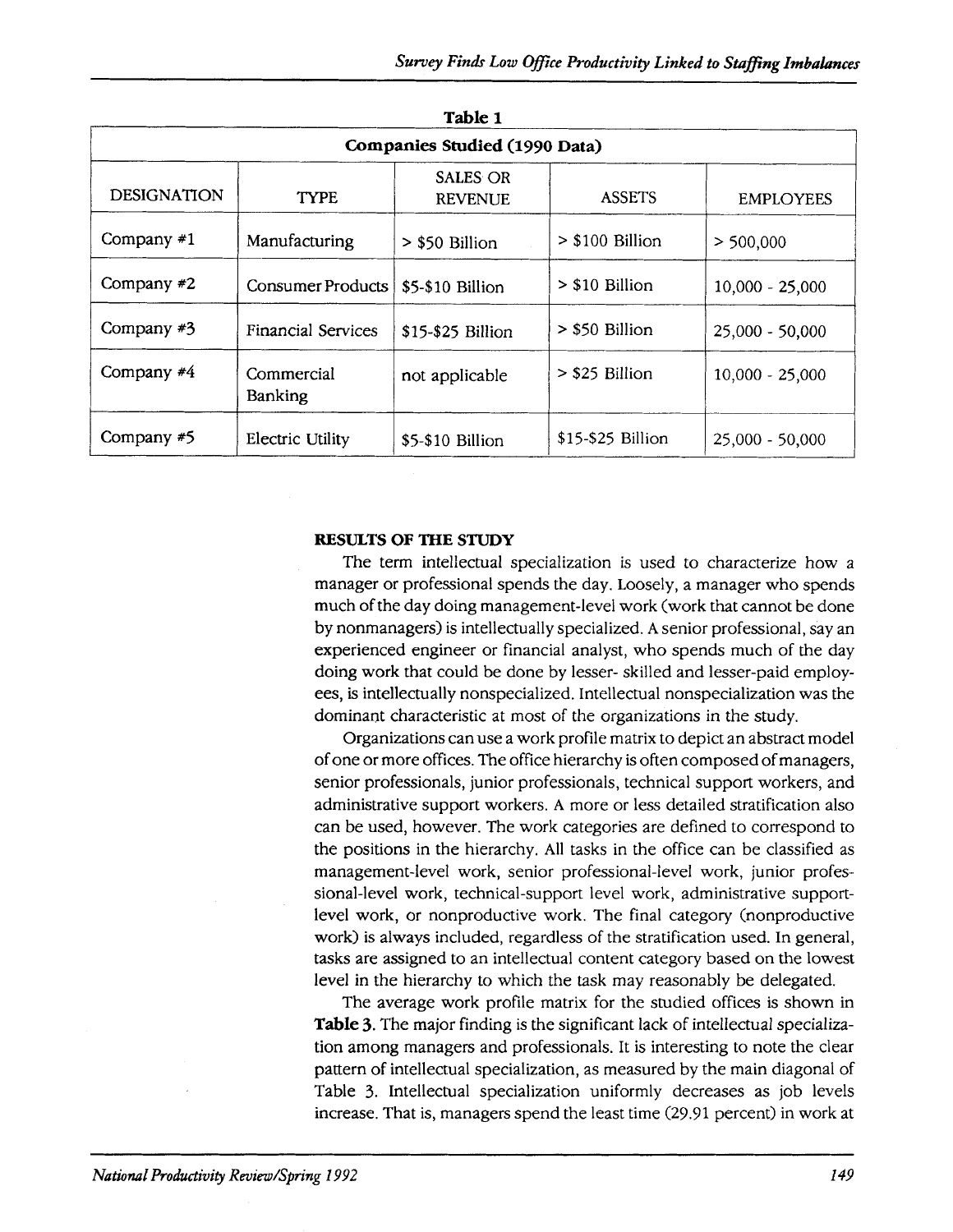| Table 2<br><b>Departments Studied</b> |                                 |                |                |      |  |  |  |
|---------------------------------------|---------------------------------|----------------|----------------|------|--|--|--|
|                                       |                                 |                |                |      |  |  |  |
| Company #1                            | Engineering                     | $\mathbf{1}$   | $\mathbf{1}$   | 476  |  |  |  |
| Company #1                            | Marketing                       | 1              | $\mathbf{1}$   | 52   |  |  |  |
| Company #1                            | Accounting                      | $\overline{2}$ | $\overline{c}$ | 119  |  |  |  |
| Company #2                            | Legal                           | 1              | $\mathbf{1}$   | 5    |  |  |  |
| Company #2                            | Marketing                       | $\mathbf{1}$   | $\mathbf{1}$   | 104  |  |  |  |
| Company #3                            | Underwriting                    | $\mathbf{1}$   | $\mathbf{1}$   | 76   |  |  |  |
| Company #3                            | Underwriting                    | $\mathbf 1$    | 1              | 31   |  |  |  |
| Company #3                            | Underwriting                    | 1              | 1              | 67   |  |  |  |
| Company #3                            | Sales Offices                   | 32             | 32             | 214  |  |  |  |
| Company #4                            | Lending Offices                 | 11             | 11             | 73   |  |  |  |
| Company #4                            | Corporate Banking               | $\mathbf{1}$   | $\mathbf{1}$   | 52   |  |  |  |
| Company #4                            | Corporate Banking               | $\mathbf{1}$   | $\mathbf{1}$   | 44   |  |  |  |
| Company #4                            | Corporate Banking               | 1              | 1              | 51   |  |  |  |
| Company #4                            | Cash Management                 | 1              | $\mathbf{1}$   | 21   |  |  |  |
| Company #4                            | International<br>Banking        | 3              | $\mathbf{1}$   | 20   |  |  |  |
| Company #4                            | International<br><b>Banking</b> | $\overline{c}$ | $\mathbf{1}$   | 14   |  |  |  |
| Company #4                            | Branch Banking                  | 16             | 16             | 73   |  |  |  |
| Company #4                            | Branch Banking                  | 13             | 13             | 72   |  |  |  |
| Company #4                            | Systems<br>Development          | $1\,$          | $\mathbf{1}$   | 98   |  |  |  |
| Company #5                            | Treasury                        | $\overline{4}$ | $\mathbf{1}$   | 57   |  |  |  |
| <b>TOTALS</b>                         | 20                              | 95             | 89             | 1719 |  |  |  |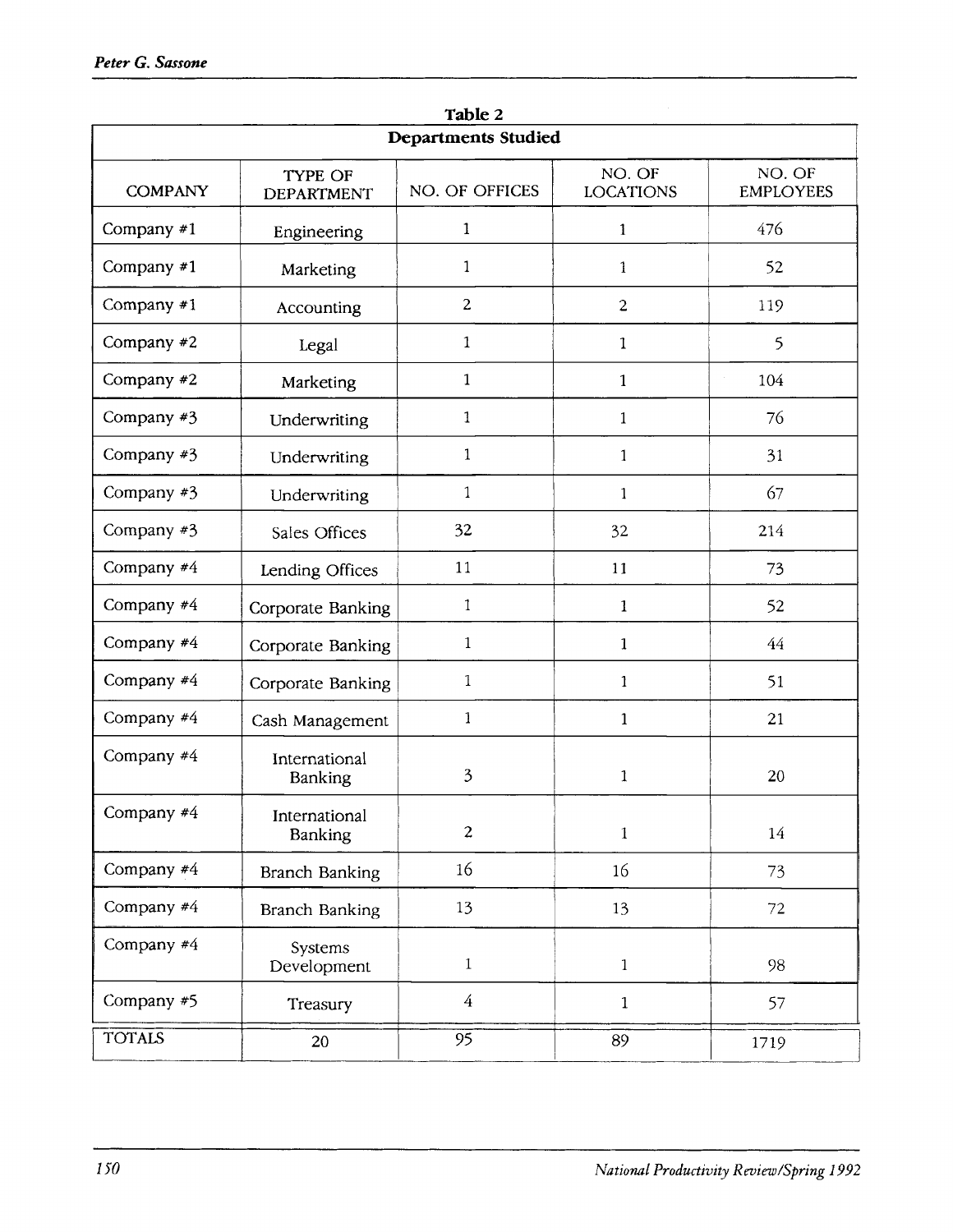|                                                                      |       |                                      |                                             | Table 3                                  |                                               |                                                |                              |            |
|----------------------------------------------------------------------|-------|--------------------------------------|---------------------------------------------|------------------------------------------|-----------------------------------------------|------------------------------------------------|------------------------------|------------|
| Mean Work Profile Matrix (N=1719)                                    |       |                                      |                                             |                                          |                                               |                                                |                              |            |
| <b>POSITIONS</b><br>IN THE<br><b>OFFICE</b><br>HIERAR-<br><b>CHY</b> | NO.   | MGMT.<br><b>LEVEL</b><br><b>WORK</b> | SR.<br>PROF.<br><b>LEVEL</b><br><b>WORK</b> | JR. PROF.<br><b>LEVEL</b><br><b>WORK</b> | TECH.<br>SUPP.<br><b>LEVEL</b><br><b>WORK</b> | ADMIN.<br>SUPP.<br><b>LEVEL</b><br><b>WORK</b> | NON-<br>PROD.<br><b>WORK</b> | <b>SUM</b> |
| Managers                                                             | 197   | 29.91%                               | 28.91%                                      | 8.97%                                    | 3.02%                                         | 14.46%                                         | 14.73%                       | 100%       |
| Senior<br>Profes-<br>sionals                                         | 550   | 3.96%                                | 41.52%                                      | 18.07%                                   | 5.40%                                         | 18.67%                                         | 12.38%                       | 100%       |
| Junior<br>Profes-<br>sionals                                         | 336   | 1.52%                                | 7.36%                                       | 51.78%                                   | 4.72%                                         | 18.16%                                         | 16.45%                       | 100%       |
| Technical<br>Support                                                 | 311   | 0.08%                                | 0.23%                                       | 5.52%                                    | 68.44%                                        | 11.02%                                         | 14.70%                       | 100%       |
| Adminis<br>Support                                                   | 325   | 0.00%                                | 0.00%                                       | 0.77%                                    | 6.57%                                         | 81.67%                                         | 10.99%                       | 100%       |
| Total                                                                | 1,719 | 5.07%                                | 18.29%                                      | 18.28%                                   | 16.74%                                        | 27.98%                                         | 13.63%                       | 100%       |

their position level, while at the other end of the diagonal, administrative support workers spend the most time *(81.67* percent) in work at their level. Senior professionals, junior professionals, and technical support workers fall neatly between these extremes. This pattern is so pronounced in most of the individual cases, as well as in the aggregated data, that it might well be called the *law of diminishing specialization* of office work.

The bottom row of Table *3* shows the overall distribution of work by its intellectual content. In the sample of twenty departments, about *5*  percent of the work is management-level. Senior- and junior-level professional work each account for about *28* percent of the total. The sum of technical and administrative support work is about *45* percent of the total, and about *14* percent of the total is nonproductive work. Because they show the fundamental structure of an organization's work, the statistics in the summary row of a work profile matrix can be used to analyze and optimize an organization's staffing structure.

The managers in the study head the functional areas listed in Table *2.*  They are all either first-line or middle managers (in some larger departments that were studied, there were two or three layers of management), but they would not be considered senior, executive, or corporate management. This distinction is critical. Although senior managers were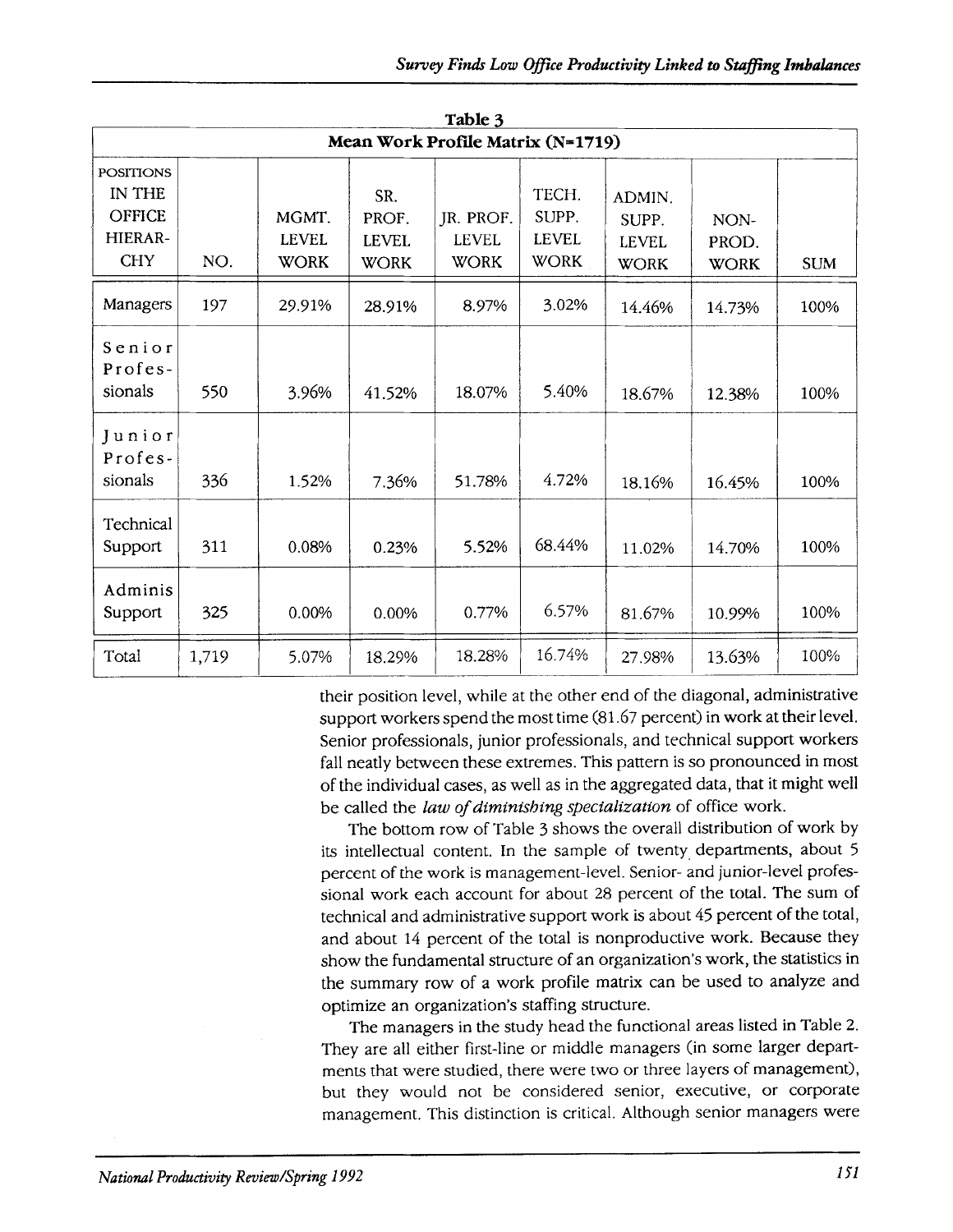not asked to complete time logs, they were interviewed as part of most case studies. These interviews show that senior managers *are* intellectually specialized. That is, they do not perform much work that could be delegated to lower-level workers. In most cases, the reason is clear. Senior managers, in general, have adequate staff support. They usually have more than adequate secretarial support, they have priority in marshalling technical support when needed, and their responsibilities usually do not include functional professional work. And, of course, their position enables them to delegate work more easily than subordinate managers can. Thus, the *law of diminishing specialization* seems to apply within functional departments, but not at the corporate management level.

Why do managers and professionals spend substantial portions of their time doing work that is more appropriately done by lesser paid employees? The easy answer is that organizations are top-heavy: that is, there are relatively more managers and professionals and relatively fewer support staff members than are needed to perform the organization's work. Consequently, some of the support work must be performed by managers and professionals. But why has this staffing imbalance occurred, and why does it persist? Even though this is an economic issue, economic theory provides little insight in addressing this puzzle. This is because conventional economic theory assumes that firms are efficient resource allocatorsthat firms know how to determine the least costly mix of inputs (different types of labor, in this case), that they do make such determinations, and that they act accordingly. Thus, economic theory dismisses, or at least skirts, the problem of firms misallocating resources on a continuing basis.

There are several hypotheses that can account for the staffing imbalance phenomenon. First, firms tend to manage staffing *by headcount rather than by payroll.* In growing organizations, managers periodically make their case to their superiors for increased headcount. When given permission to expand their staff by a given number of employees, department managers tend to hire additional managers and professionals rather than additional support staff. Managers and professionals can generate more revenue (or at least do more of whatever the organization does), *and* they can do most support tasks as well. Support staffers, on the other hand, do not generate the additional revenue or output that managers value.

Similarly, when business conditions force reductions in staff, those cuts often are planned and executed in terms of headcount. And the same reasoning leads to management- and professional-level workers keeping their jobs, and support workers being released. As a company experiences periodic business cycles, this tendency of hiring managers and professionals on the upswing and releasing support workers on the downswing creates and sustains a top-heavy organizational structure. And this tendency is reinforced by the recognition among department managers that their own compensation, and the prestige of their departments, are both more likely to be enhanced by having relatively more, rather than relatively fewer, managers and professionals in their organizations.

. **..conventional economic theory assumes that firms are efficient resource allocators..** .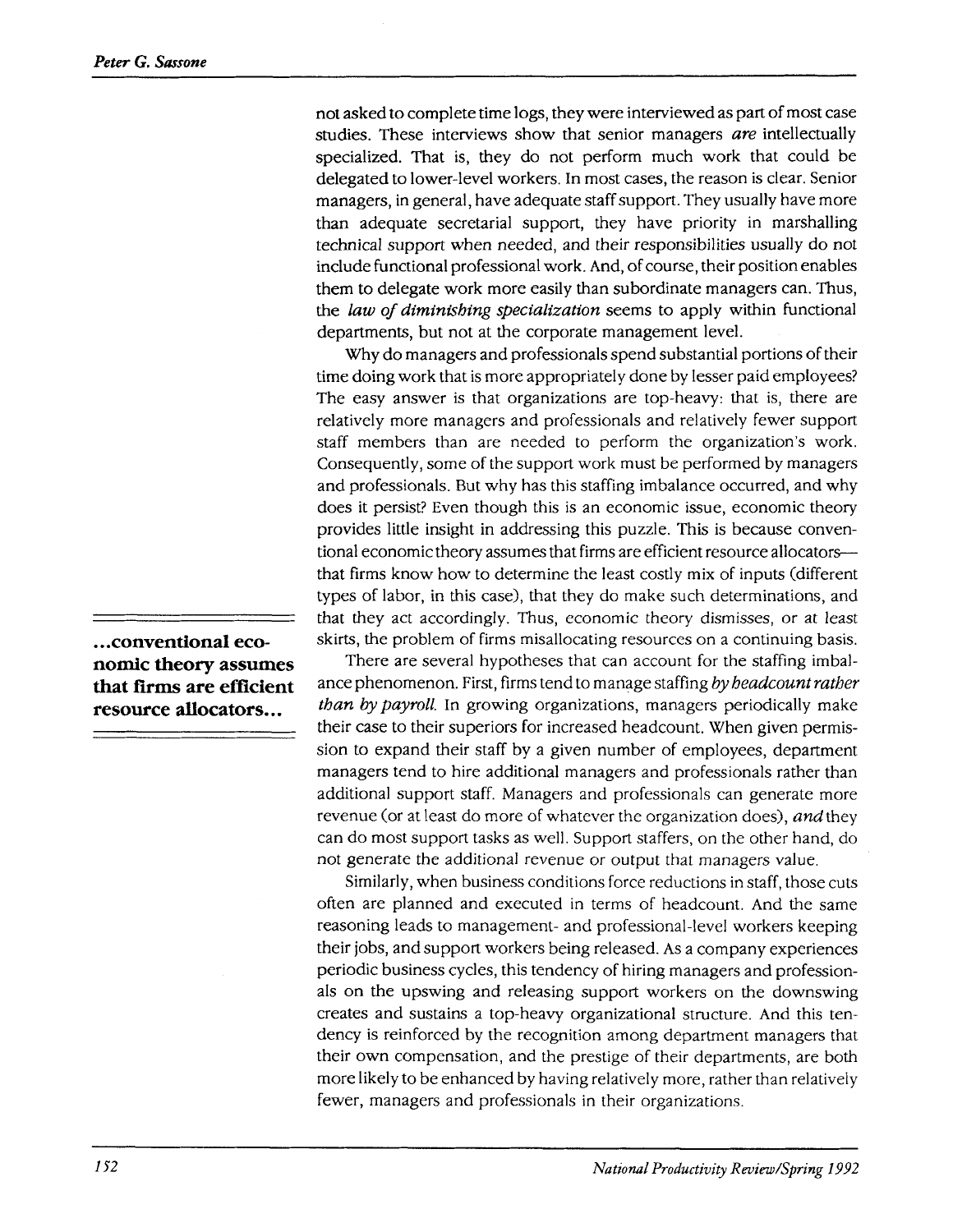Another cause of top-heavy staffing appears to be office automation. Compared with expenditures on traditional office capital equipment (typewriters, file cabinets and desks), office computer systems are a very significant budget item. Many firms decide to pay for their office information systems by reducing their support staff. The reasoning is that computer systems can absorb and eliminate some work, and they can increase the efficiency with which some of the remaining work gets done; thus, fewer support workers are needed. Unfortunately, many office computer systems have not delivered on the promise to improve overall office productivity. Thus, with a diminished support staff, the managers and professionals are forced to perform additional support work. Paradoxically, although office computer systems can unmistakably increase productivity in a limited set of office activities (for example, typing, filing, creating and distributing forms, spreadsheet analyses, graphics), their indirect and unintended effect on staffing may cause overall organizational productivity to decline.

Stagnant growth and traditional personnel policy compound the problem. Concerned with competitiveness, companies have attempted to control personnel costs by not hiring additional white-collar workers, and not replacing many who leave. However, routine pay raises and career track promotions move some professional-level workers into management-level positions and at least a few support-level workers into professional-level positions. **As** new duties and responsibilities are defined for these new professionals and managers-who must now draw on a diminished support staff—a top-heavy organizational structure is created or exacerbated.

The final, and perhaps the most conspicuous, cause of top-heavy organizations is the efficiency drive. As companies strive to cut costs, office support workers often are released while managers' and professionals' jobs are protected. Numerous rationales are invoked to support this strategy. One line of thinking is that the volume of needed office support work will somehow diminish as the support staff diminishes. Another line of thinking is that support work is less important and less necessary than management and professional work, and that the organization can get along with less of it. Another rationale is that managers and professionals, representing substantial investments in training, have high replacement costs, whereas support workers represent little investment and are easily replaced. The net effect, regardless of the rationale, is top-heavy staffing and diminished intellectual specialization. This situation has persisted because, until now, there has not been a statistically based method to confirm its presence, measure its extent, or determine the changes that are needed.

What are the costs of the lack of intellectual specialization in whitecollar work? While the study data are too narrow to lead to sweeping conclusions, they do shed light on the magnitude of these costs. The results of a comparison of a "typical" department, with a department with a reasonably high level of intellectual specialization were startling. The typical office could save over 15 percent of its payroll costs by restructuring

... **office support workers often are released while managers' and professionals' jobs are protected.**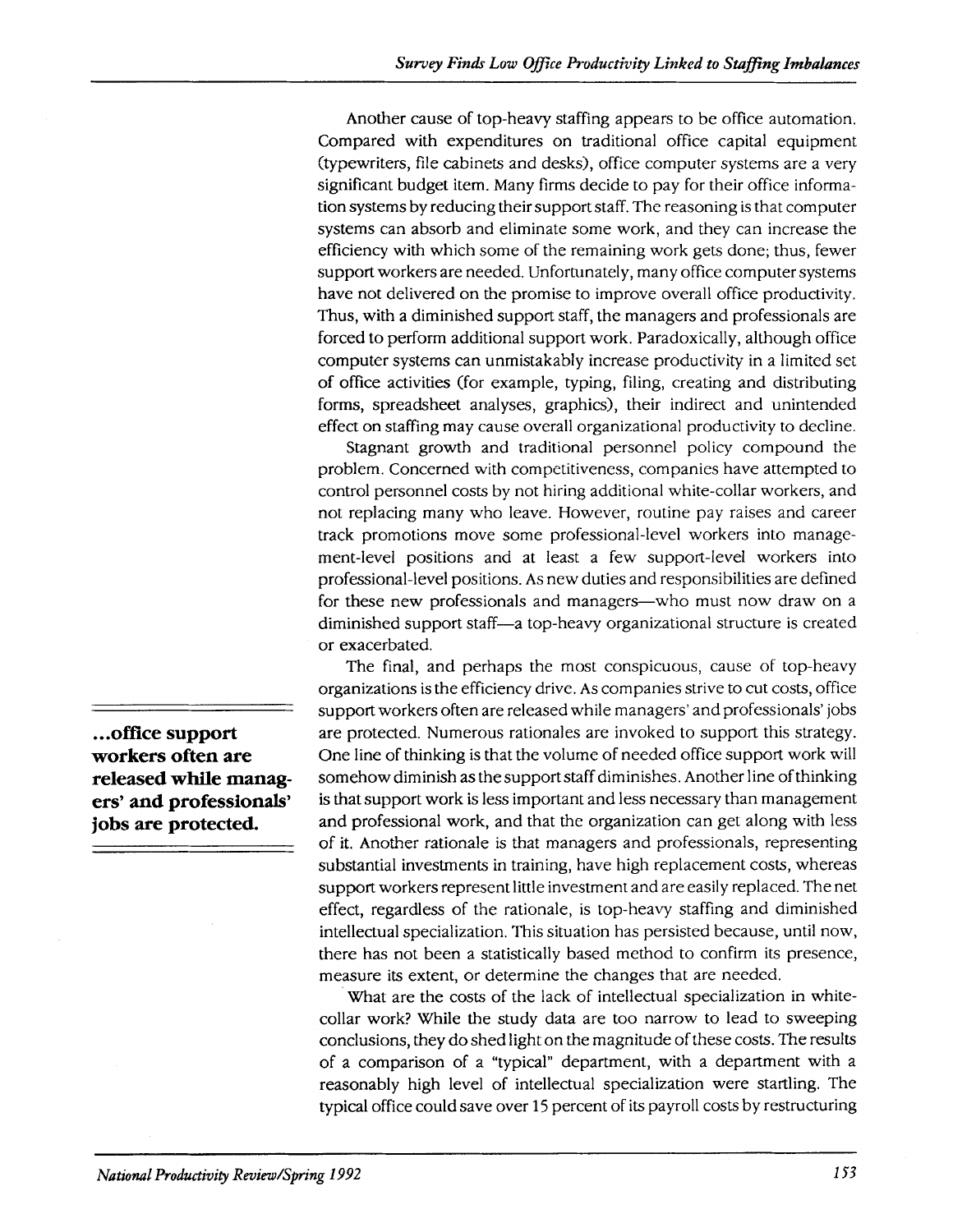**The typical office could save over 15 percent of its payroll costs by restructuring its staff and increasing the intellectual specialization of its workers.** 

its staff and increasing the intellectual specialization of its workers. For the typical office, the restructuring involves having fewer managers and senior professionals, and more support personnel. This allows the managers and professionals to offload support-level work, and to devote more time to management- and professional-level work. Thus, the same amount of management and professional work is accomplished by fewer managers and professionals. The cost of the increased number of support workers is far less than the savings from the fewer managers and professionals. The bottom line is that by having managers specialize in management and professionals specialize in professional work, the same total amount of work can be accomplished at considerably less cost. **As** a rule of thumb, the study found that the typical office can save about *\$7,40Operemployee per year* by restructuring its office staffs and improving its levels of intellectual specialization. Comparing this potential saving per employee to the levels of corporate profits per employee in the major economic sectors of the U.S. economy puts this figure in perspective. Using data for the Fortune 500 companies for 1988, I found that an annual savings of *\$7,400* per employee would more than double the net earnings of major companies in many industries. Clearly, improving the intellectual specialization of office workers offers a major productivity and profit opportunity for many-perhaps most--businesses.

# **GETTING TO** THE **BOTTOM OF** THE **PRODUCTIVITY PARADOX**

Over the past decade, U.S. businesses have invested many hundreds of billions of dollars in information technology. **A** significant fraction of that investment involved purchasing, installing, supporting, and upgrading office information systems. At the same time, it is generaIly accepted that average office productivity did not improve markedly, if at all. What happened? Why was there so little apparent productivity payoff associated with such massive investment? We can begin to understand these events by identifying and analyzing several common business scenarios:

- Some firms, as discussed previously, have attempted to control costs by reducing the number of office support personnel.
- Some firms have installed office technology to enhance professional workers (for example, engineering work stations) while reducing the number of support personnel.
- Some firms have installed office technology to enhance support personnel (for example, word processors) while reducing the number of support personnel.
- Some firms have installed office technology to enhance professional workers (for example, engineering work stations), and have left the number of support personnel unchanged.

Pursued by many organizations during the past decade, these office resource allocation strategies have actually caused office productivity to stagnate. In short, extracting overall office productivity improvements from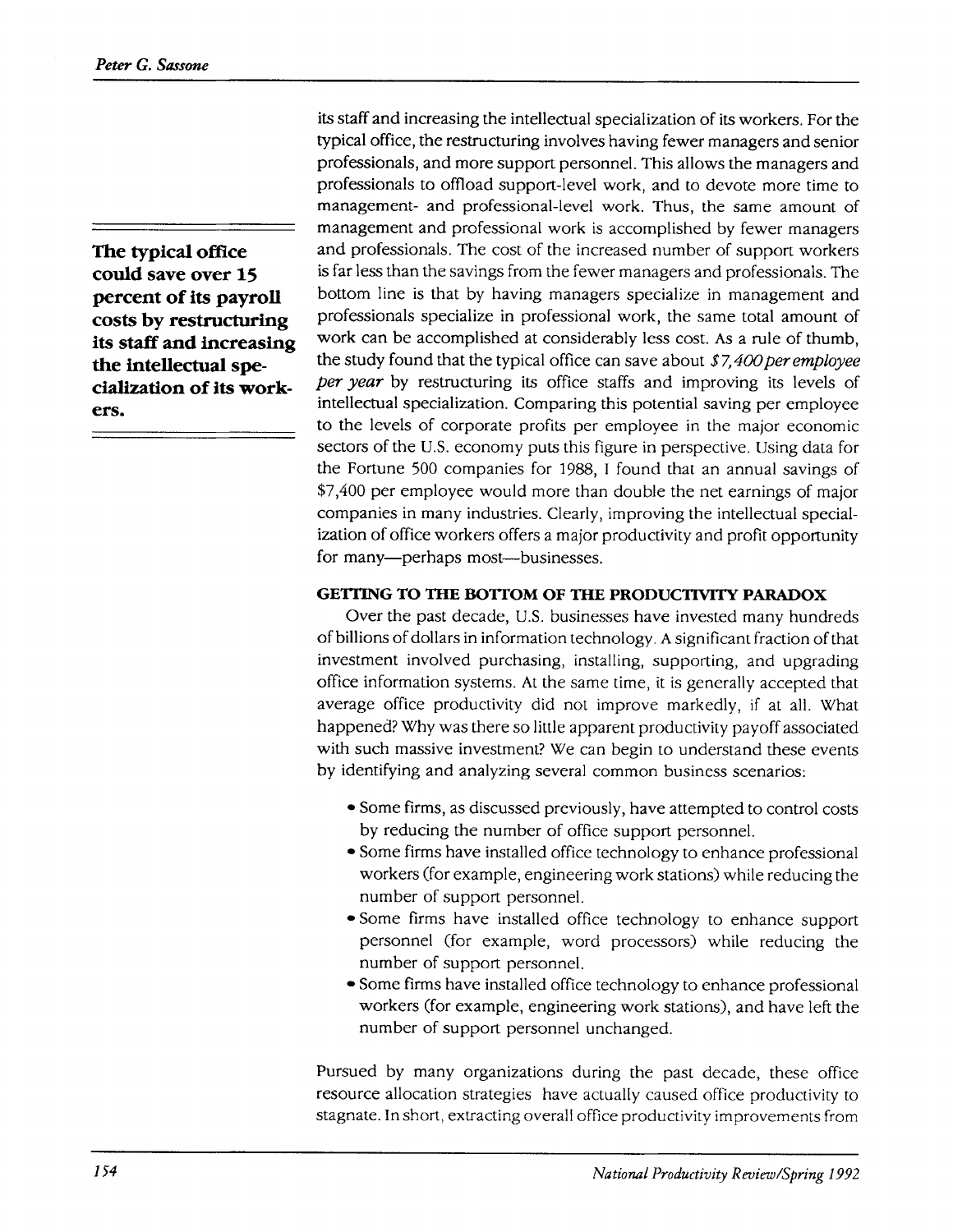technology depends on more than simply buying and using it. It depends on balancing the impact of technology on support workers and on professionals, and it depends on re-calibrating the office staffing to at least maintain, but preferably to increase, the level of intellectual specialization. Many organizations have invested heavily in technology, but they have not made the essential adjustments in staffing to take advantage of the technology. Indeed, in many instances, firms have used technology to decrease, rather than to increase, intellectual specialization.

An effective office productivity strategy involves three elements. Two have already been mentioned: *re-calibrating the staffing mix,* and *using technology to improve the efliciency* with which work is accomplished. The third element is, perhaps, the most obvious: using technology or other means to *eliminatepart of the workload.* **As** part of the study, the following four scenarios, which incorporate these successful strategies, were analyzed:

- Suppose an office increases the number of support workers.
- Suppose an office successfully implements office information technology which enhances everyone's efficiency .
- Suppose an office finds a way to eliminate some of its previously required support work, perhaps through eliminating the preparation of redundant or low value reports.
- Finally, as a best case illustration, suppose an office implements all three of these improvements.

The results of the analysis: In each of these scenarios (and especially the last), there is an increase in intellectual specialization and productivity, and a corresponding decrease in unit (or average) costs.

**Figure 1** can be used to review the main points of the model of office work. Starting at the right side, office productivity (which can be defined as professional output divided by total office hours or as the unit cost of professional output) is determined by the level of intellectual specialization (that is, the work profile matrix, which shows how much time workers devote to tasks of differing intellectual content and the resulting total amounts of management, professional and support work accomplished in the office) and by work efficiency (how much management, professional and support output is produced by each hour devoted to management, professional and support work, respectively). Intellectual specialization, in turn, is determined by the staffing structure (how many managers, professionals and support staff are employed in the office), by the work structure (how much management work must be done, and how much support work is required by each hour of professional and management work), and by work efficiency (mentioned above). Both the work structure and the work efficiency are affected by the use of information technology (electronic data, text, image and voice processing). In this model, there is an equilibrium level of intellectual specialization toward which the office

**Many organizations have invested heavily in technology, but they have not made the essential adjustments in staffing to take advantage of the technology.**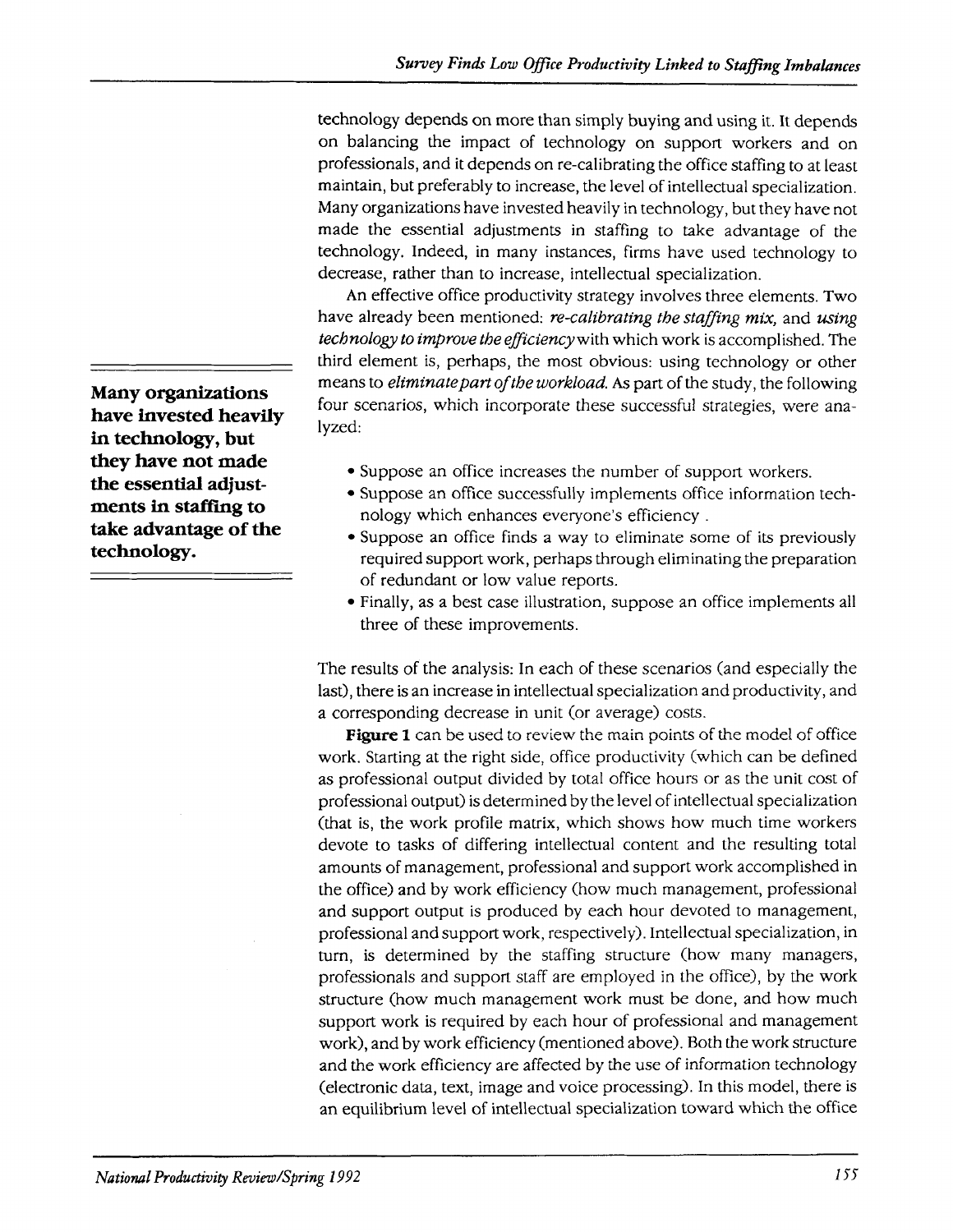

will gravitate, and this equilibrium is determined by the supply and demand for support work.

# **IMPLICATIONS FOR MANAGERS**

productivity of their offices: Based on the study findings, these tips can help managers boost the

*Learn to understand: measure, and track tbe intellectual content of oflice work, and learn bow to stafftbe office accordingly.* In every one of the twenty departments studied, there was a top-heavy staff. That is, as compared with the most efficient mix of managers, senior- and junior-level professionals, and technical and administrative support workers, every department had more than the desirable number of managers and/or senior professionals, and fewer than the desirable number of support workers. The financial cost of this misallocation of resources is very significant, averaging over 15 percent of the total white-collar payroll. The annual savings associated with correcting this misallocation of resources could double the net earnings of many companies.

*Focus on intellectual specialization.* Managers must learn and focus on the concept of intellectual specialization, which is the key to productivity in the professional office. An office cannot achieve a high level of productivity unless its managers and professionals are devoting most of their time to professional-level work.

The importance of the specialization of labor was pointed out more than two hundred years ago by Adam Smith in his account of the operation of a pin factory. The success of the manufacturing assembly line is based on the concept of specialization. Perhaps in our haste to conceptually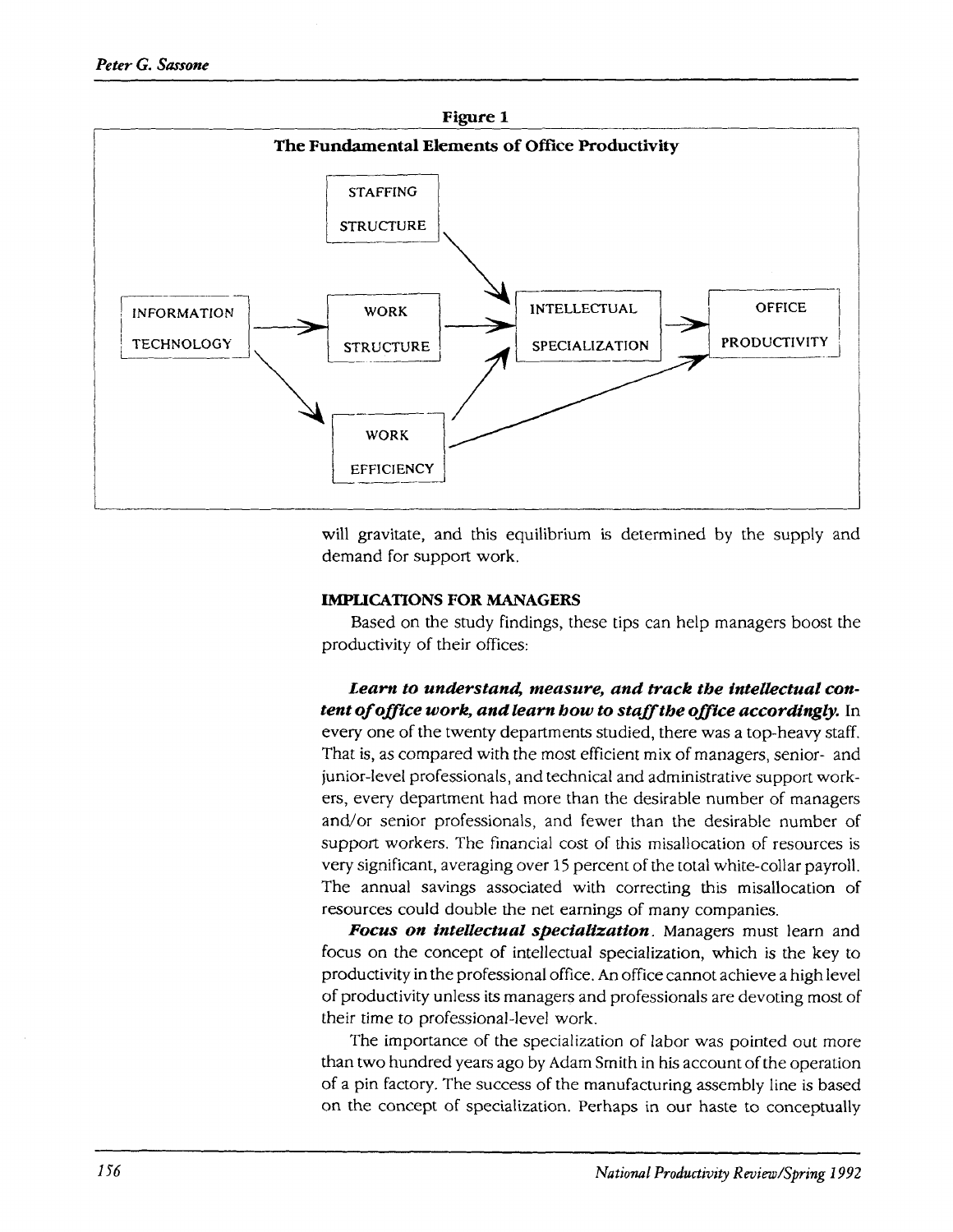disassociate the office from the plant floor, the useful concept of specialization was too quickly abandoned. Of course, specialization on the plant floor means *physical* specialization (repetitively performing the same physical tasks), whereas specialization in the office means *intellectual*  specialization (devoting a high percentage of time to work of the highest intellectual level that the worker is qualified to perform).

**Perhaps in our haste to conceptually disas**sociate the office from **the plant floor, the useful concept of specialization was too quickly abandoned.** 

*Recognixe that intellectual specialization leads to job enrichment.* Intellectual specialization does *not* mean task specialization. In achieving intellectual specialization, managers and professionals free themselves from many of the tasks that can be performed by lesser skilled workers. The variety and diversity of the management and professional tasks performed by managers and professionals need not diminish, and might well expand, as they have more time to devote to those activities. Intellectual specialization tends to enrich management and professional jobs, and it tends to reduce the time spent on the tasks that managers and professionals find least enjoyable.

Similarly, intellectual specialization in the office can enrich the support jobs as well. **As** managers and professionals offload some of the support tasks that they used to perform, they increase the diversity and the level of responsibility of the support jobs. In general, the support tasks performed by managers and professionals are the tasks that support workers would most prefer to do. This is hardly surprising, since managers and professionals-even when circumstances force them *to* handle support tasks-have some discretion in selecting which support tasks they will do and which they will delegate. Of course, they tend to delegate the more dreary tasks and to keep the more interesting ones. In terms of job quality for both professional and support workers, then, intellectual specialization is a winwin strategy.

*Do not use a production oflice strategy in a professional oflice.*  In formulating office technology strategy, it is critical to clearly distinguish between "production" offices and "professional" offices. **A** production office is one whose function and primary work are clerical. Typical production office functions are payroll, accounting, order entry, billing, and claims processing. In a production office, the clerical **work** is generated external to the office; in a professional office, the support work is generated by the managers and professionals working within (and performing the function of) that office. Unlike the largely successful experience with production office automation during the sixties and seventies, the substitution of information technology for support labor in today's professional office is not necessarily a winning strategy. In a professional office, technology is both a substitute and a complement for labor. Depending on which aspect dominates in a particular office, technology may demand more, rather than fewer, support workers. Unfortunately, the idea that technology is always a substitute for labor still survives in many businesses. The notion is encouraged by technology vendors who can point to past instances of successful production office automation, and who suggest that